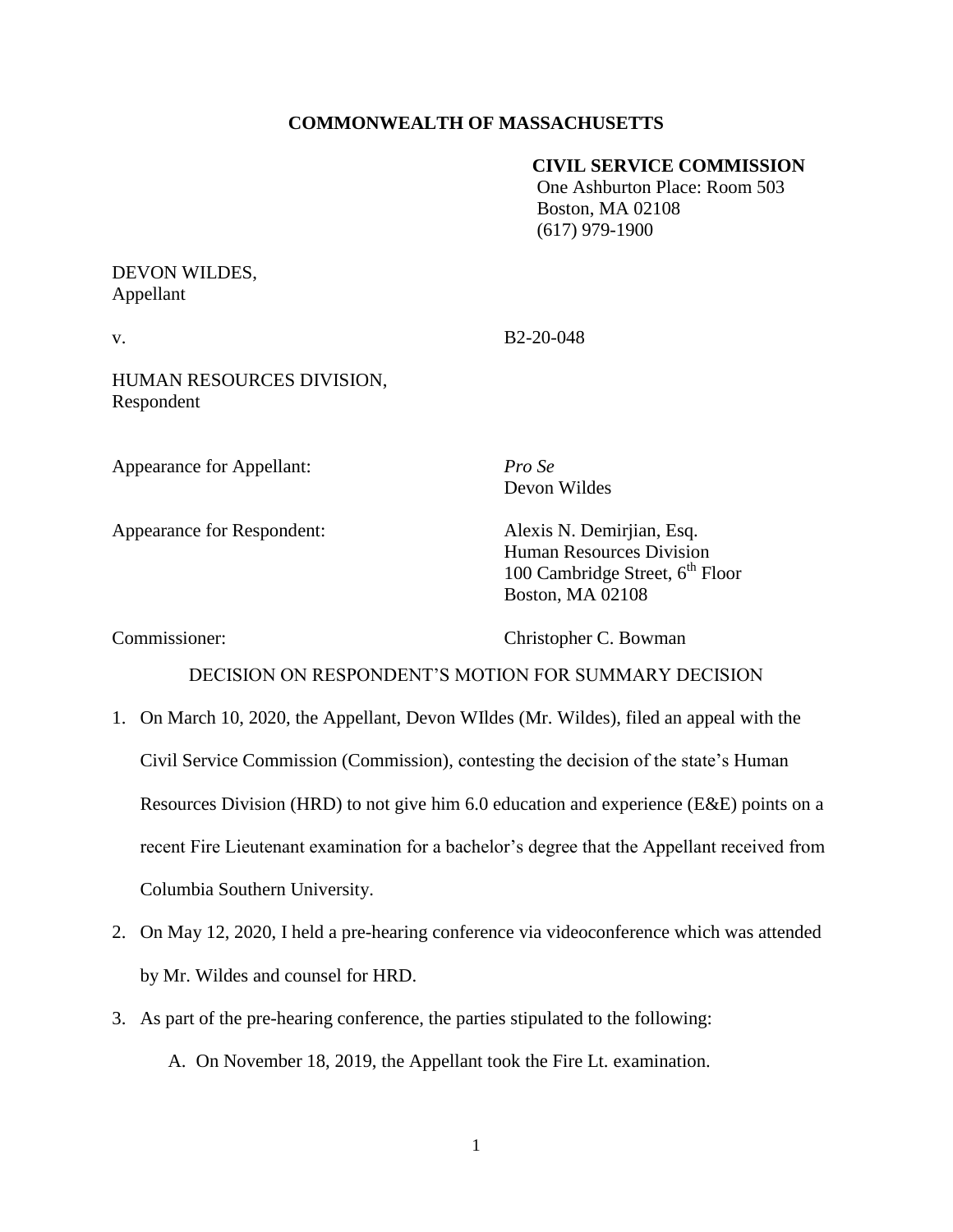- B. As part of that examination, Mr. Wildes timely completed the E&E portion of the examination, seeking 6.0 points for his bachelor's degree
- C. Mr. Wildes was initially given 6.0 points for his bachelor's degree.
- D. After HRD conducted an audit, the 6.0 E&E points were removed as Columbia Southern University is not accredited by one of the regional accrediting organizations related to higher education.
- E. As a result, Mr. Wildes's overall score was reduced from a total of 80 to 77.
- F. An eligible list for Haverhill Fire Lt. was established on 2/3/20.
- G. Mr. Wilde's rank is now second.
- H. Had Mr. Wilde received 6.0 E&E points, his rank, according to the Appellant, would have been first.
- I. The first ranked candidate has now been promoted.
- J. Mr. Wildes anticipates that another vacancy for Fire Lt. will become available before the expiration of the eligible list and he will be eligible for consideration for that promotion.
- 4. At the pre-hearing conference, Mr. Wildes argued that Columbia Southern University is accredited by an organization known as the Distance Education and Training Council, and, as such, HRD should give him credit for his bachelor's degree.
- 5. Similar arguments were addressed most recently in [Mercado v. HRD,](https://www.mass.gov/doc/mercado-kerwin-v-human-resources-division-11818/download) CSC Case No. B2-18-095 (2018), citing [Carroll v. HRD,](https://www.mass.gov/doc/carroll-daniel-v-human-resources-division-3614/download) 27 MCSR 157 (2014), in which the Commission concluded that HRD's reliance on the regional accrediting entities was not arbitrary and capricious.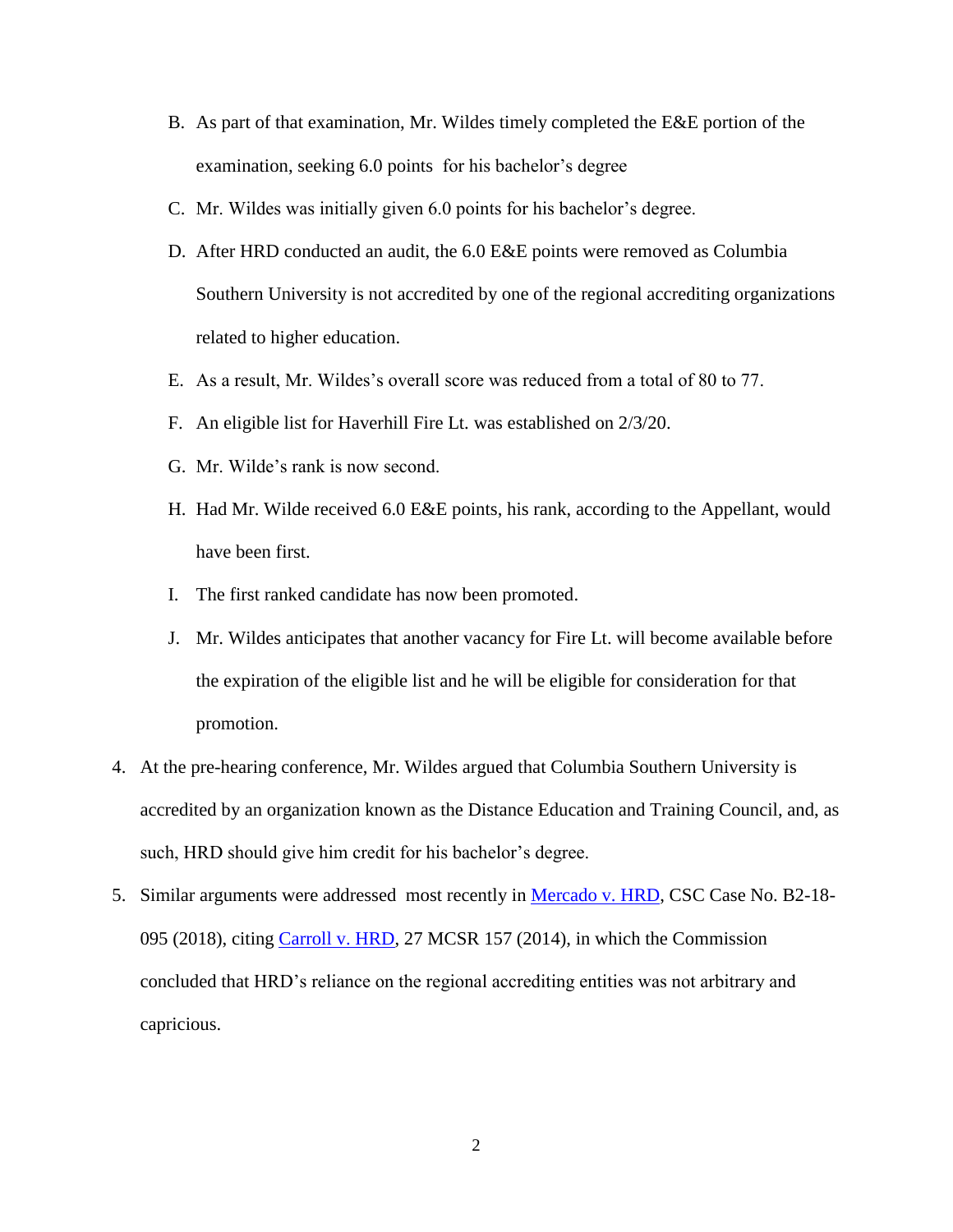- 6. As part of the pre-hearing conference, I asked HRD to provide any information regarding whether Columbia Southern University had ever sought reginal accreditation and to refresh my memory on the decision-making process that resulted in HRD not accepting the Distance Education and Training Council accreditation for the purposes of awarding credit for a college degree.
- 7. HRD had 30 days from the date of the pre-hearing to file a Motion for Summary Decision and the Appellant had 30 days thereafter to file a reply.
- 8. HRD submitted a Motion for Summary Decision. The Appellant did not submit a reply.

#### *Analysis*

This is not a new issue for the Commission. As referenced above, in Carroll v. Human

Resources Division, 27 MCSR 157 (2014), the Appellant sought E&E credit for a Fire Science

degree conferred by Columbia Southern University (CSU). HRD denied credit for that degree,

because CSU had accreditation from the Distance Education and Training Council (DETC), a

national, but not regional, accreditation body. The Commission determined that:

"In view of HRD's statutory considerable discretion in granting E&E credit, its expertise, and the manner in which HRD has exercised its discretion, the Commission cannot state that HRD's actions were clearly arbitrary or otherwise unsupported by 'logic and reason' … Further, the Appellant's disagreement with HRD's E&E determination does not render it arbitrary, unfair, or an abuse of discretion. HRD established a policy, approximately seven years prior to the Appellant's exam, that it would grant E&E credit only for degrees or credits from regionally accredited institutions of higher education. The U.S. DOE website references two forms of accreditation: regional and national. HRD's policy indicates that it chose to accept credits from one of two available sources of accreditations. I find nothing arbitrary, unfair or unreasonable in HRD's policy."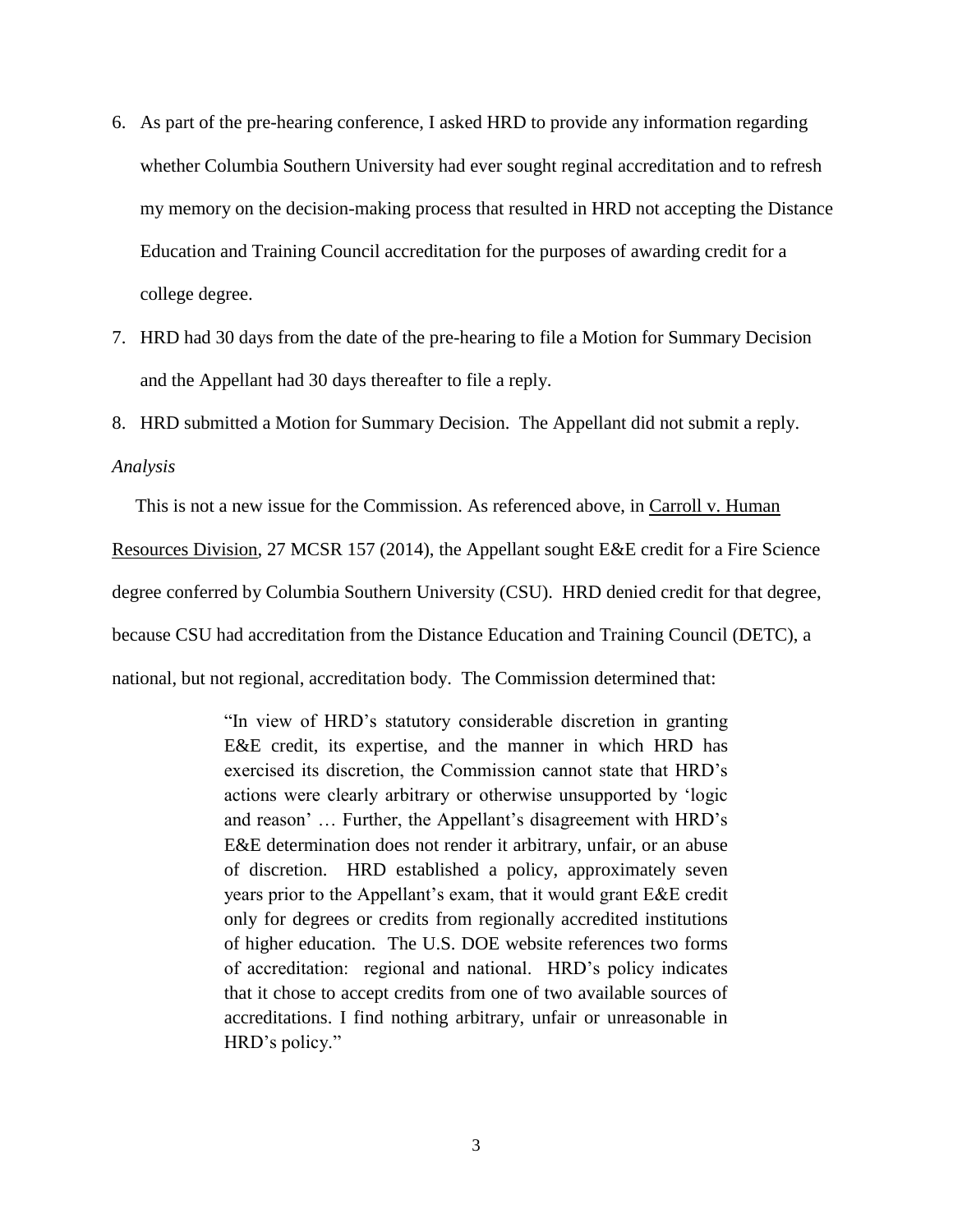As part of its Motion for Summary Decision, HRD provided some additional information which supports the Commission's prior decision that HRD's policy here is not arbitrary and capricious. First, prior to students enrolling in a Fire Science Program at CSU, CSU specifically notifies students from Massachusetts that they "should contact the Civil Service to determine eligibility to sit for promotional exams". Second, HRD provides clear notice to all candidates that it will only accept a degree conferred by a regionally accredited institution with the United States. Third, credits obtained at a nationally accredited institution (i.e. – CSU), according to HRD, are not accepted as transfer credits by regionally accredited schools.

 HRD has continued to adhere to the same uniform policy regarding E&E credits here and there is no reason for the Commission to effectively reverse its decision in Carroll.

#### *Conclusion*

 For all of the reasons stated in HRD's Motion for Summary Decision, including those referenced above, the motion is allowed and Mr. Mercado's appeal under Docket No.B2-20-048 is hereby *dismissed*.

Civil Service Commission

*/s/ Christopher Bowman* Christopher C. Bowman Chairman

By a vote of the Civil Service Commission (Bowman, Chairman; Camuso, Ittleman, Stein and Tivnan, Commissioners) on August 27, 2020. .

Either party may file a motion for reconsideration within ten days of the receipt of this Commission order or decision. Under the pertinent provisions of the Code of Mass. Regulations, 801 CMR 1.01(7)(l), the motion must identify a clerical or mechanical error in this order or decision or a significant factor the Agency or the Presiding Officer may have overlooked in deciding the case. A motion for reconsideration does not toll the statutorily prescribed thirty-day time limit for seeking judicial review of this Commission order or decision.

Under the provisions of G.L c. 31, § 44, any party aggrieved by this Commission order or decision may initiate proceedings for judicial review under G.L. c. 30A, § 14 in the superior court within thirty (30) days after receipt of this order or decision. Commencement of such proceeding shall not, unless specifically ordered by the court, operate as a stay of this Commission order or decision. After initiating proceedings for judicial review in Superior Court,